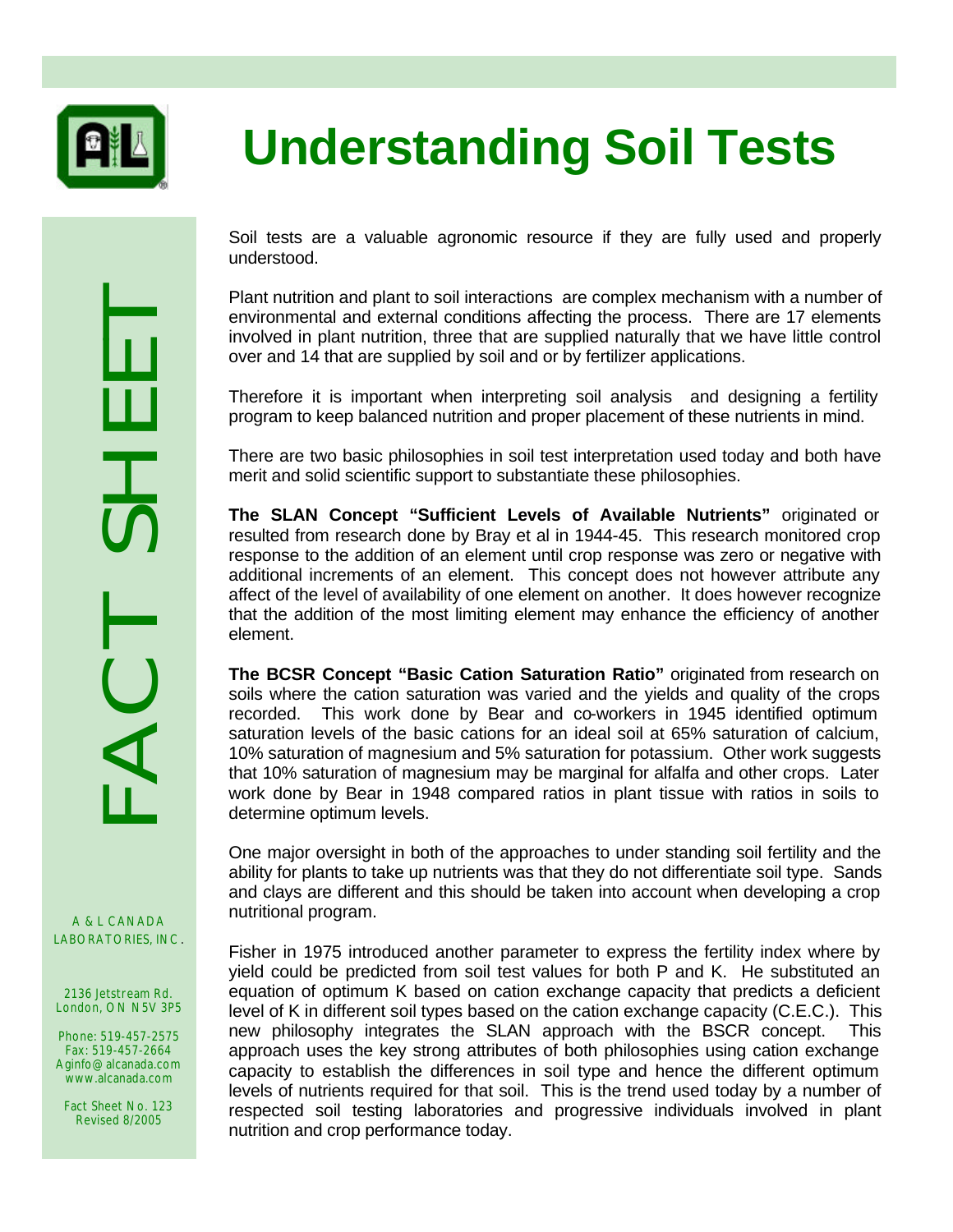At A&L Canada we have adopted Fisher's approach using cation exchange capacity to establish soil type and from that information derive what the optimum level of the nutrient for that soil type. From the ppm. reading for the various nutrients found in the soil, a rating is established based on their value before making a recommendation.

Other information such as percent saturation of the cations, are on the report so that the educated crop advisor can use this information to fine tune nutrient inputs and or placement based on their understanding of crop performance in that field or management system.

Any grower can grow a crop in a good year but it take a strong understanding of nutrient availability and management techniques to develop crop input programs that can deliver consistent crop performance under conditions that are not always ideal. Percent saturation of K, Mg, Ca, H, and Na are merely an understanding of the predictability availability of the nutrients in less than ideal condition.

In order to use a soil test adequately the crop advisor or producer must first of all understand what these relationship are, and be able to make judgment calls on placement and amounts of nutrients to ensure each nutrients availability.

To begin with in using an A&L soil test to make a recommendation one needs to understand what the optimum nutrient level in each soil type is, and develop a program to address any deficiencies.

A good fertility program begins with a nutrient balance sheet defining how much of each nutrient will be removed by the harvest per unit of production. This amount should always be returned to maintain strong soil health unless soils are in excess and the goal was to draw the nutrient down.

If a clear understanding of the fields potential has been determined through historical records, based on management zones, a target optimum level of a nutrient for that production system can be established. Once this is clear a producer can make the decision on how much luxury application he can to afford to build these soils to their optimum.

Soil build is an investment in soil health and future crop performance. When we apply N to a crop 50-75% of what we apply that season will be taken up by that crop and this response is easy to see. When we broadcast P, K, Mg, Ca in most soil types only about 15% of what we apply is taken up by that crop in that season, and this response is not often obvious. Most of the P and K a crop takes up first of all is supplied by the starter mix or band in early growth, and later to finish the crop it is supplied by soil reserves. With these nutrients therefore we must not forget that we feed the soil and the soil in turn feeds the plant.

In many cases as I have mentioned already it may not be economically practical to achieve optimum levels and we may have to rely more on placement techniques to achieve crop performance and overcome short comings of the soil type. However all fertility programs should include some build as crops do depend on these soil reserves to finish the crop once the roots move out beyond the band.

Crops that use potassium late in the season, (soybeans, pulse crops) and crops that have a high demand for potassium such as alfalfa or potato rely on soil potassium reserves to meet these needs. In season potassium application can not deliver enough potassium.

At one of our research locations in Ontario where we were looking into fertility and management techniques that could influence soybean yields. We observed that regardless of what the treatment was within the treatment, yields would double in the treated and in the check. Comparing the yield data to soil health we found that when ever the % K exceeded 4%, yields would double. The soybean has a large demand for K, but this need is different than many crops as it is required later in the season as this crop is finishing pod filling. This demonstrated that the easiest way of providing potassium to the soybean is through soil reserves.

High potassium demand crops also require attention to K:Mg balance and as we increase potassium application we must pay attention to Mg balance. The ideal K:Mg ratio in meq is 0.2 to 0.35 for most crops and crops such as potato 0.3 to 0.4. Often times in trying to satisfy a crops K requirements yield loss is experienced with over application of K by inducing Mg deficiency. Percent saturation levels of K and Mg in the soil are key to understanding when Mg needs to be applied with K to avoid this K:Mg imbalance in a fertility program.

The ratio of magnesium to potassium should be greater than 1.5:1 (in other words, this amount of magnesium should be more than on and a half times greater than the amount of potassium). A magnesium-to –potassium ratio of less than 1.5:1 indicates an increased chance of grass tetany.

An example of how percent saturation should be used in this case is; if the exchangeable magnesium is more than 20%